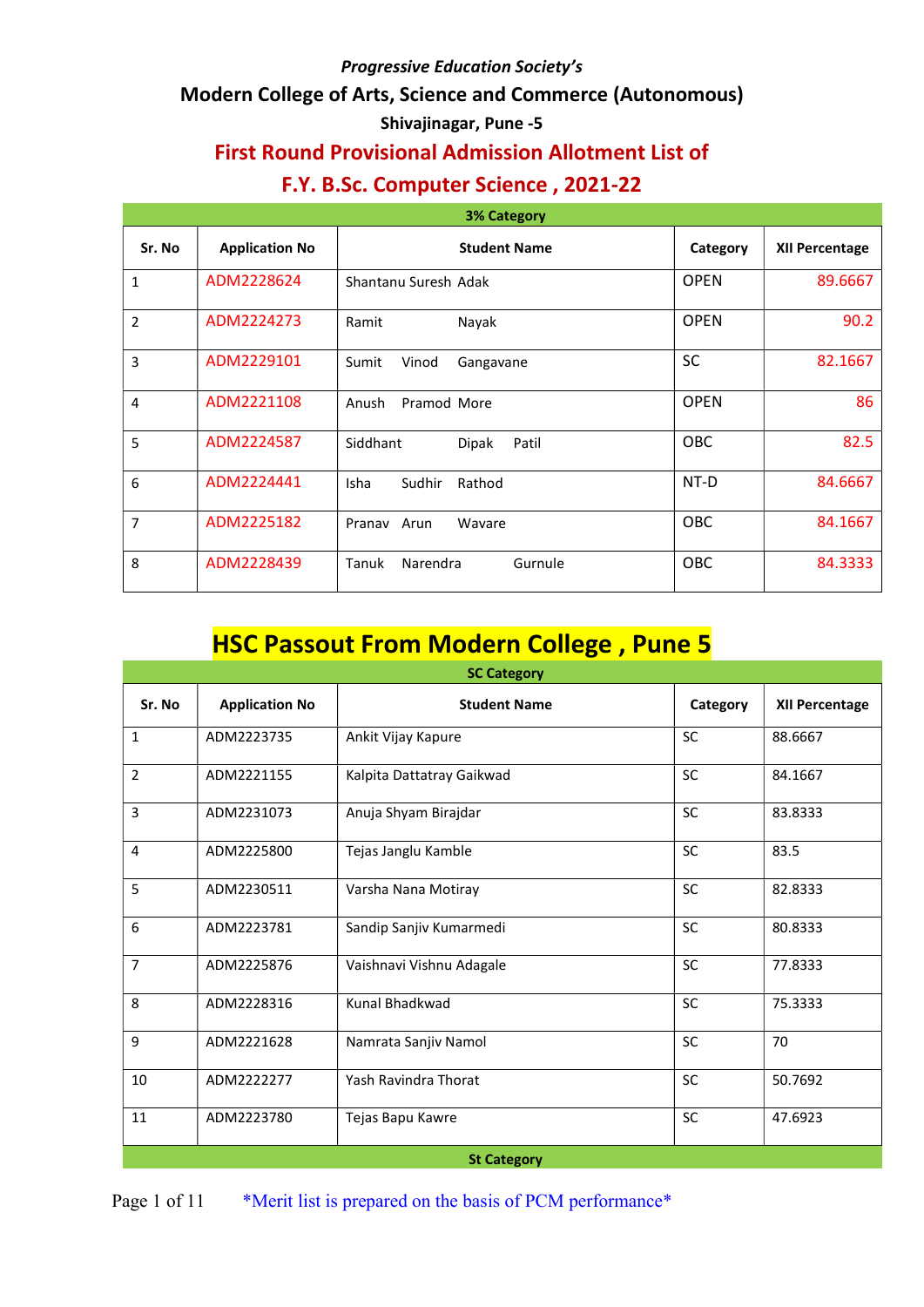### Modern College of Arts, Science and Commerce (Autonomous)

## Shivajinagar, Pune -5

# First Round Provisional Admission Allotment List of

| Sr. No       | <b>Application No</b>                                                                                                                                                                              | <b>Student Name</b>                                                                                                                                                                                | Category  | <b>XII Percentage</b> |  |
|--------------|----------------------------------------------------------------------------------------------------------------------------------------------------------------------------------------------------|----------------------------------------------------------------------------------------------------------------------------------------------------------------------------------------------------|-----------|-----------------------|--|
| $\mathbf{1}$ | ADM2229386                                                                                                                                                                                         | Siromani Silas Kerketta                                                                                                                                                                            | ST        | 81.8333               |  |
| 2            | ADM2229660                                                                                                                                                                                         | Siromani Silas Kerketta                                                                                                                                                                            | <b>ST</b> | 81.8333               |  |
| 3            | ADM2222922                                                                                                                                                                                         | Rohit Jagannath Bambale                                                                                                                                                                            | <b>ST</b> | 76.5                  |  |
|              |                                                                                                                                                                                                    | Nt-A / Vjnt / Vjdt                                                                                                                                                                                 |           |                       |  |
| Sr. No       | Application No                                                                                                                                                                                     | <b>Student Name</b>                                                                                                                                                                                | Category  | XII Percentage        |  |
|              |                                                                                                                                                                                                    | No Candidate Registered In This Category Who Did 12 <sup>th</sup> From Modern College. If Any<br><b>Discrepancy Found In The List Please Send Email To</b><br>Hodcompsci@Moderncollegepune.Edu.In. |           |                       |  |
|              |                                                                                                                                                                                                    | <b>Nt B Category</b>                                                                                                                                                                               |           |                       |  |
| Sr. No       | <b>Application No</b>                                                                                                                                                                              | <b>Student Name</b>                                                                                                                                                                                | Category  | <b>XII Percentage</b> |  |
|              | No Candidate Registered In This Category Who Did 12 <sup>th</sup> From Modern College. If Any<br><b>Discrepancy Found In The List Please Send Email To</b><br>Hodcompsci@Moderncollegepune.Edu.In. |                                                                                                                                                                                                    |           |                       |  |
|              |                                                                                                                                                                                                    | <b>Nt C Category</b>                                                                                                                                                                               |           |                       |  |
| Sr. No       | <b>Application No</b>                                                                                                                                                                              | <b>Student Name</b>                                                                                                                                                                                | Category  | <b>XII Percentage</b> |  |
| 1            | ADM2225172                                                                                                                                                                                         | Devendra Laxman Marale                                                                                                                                                                             | NT(C)     | 80.6667               |  |
| 2            | ADM2227471                                                                                                                                                                                         | Sharan Kumaram Siddhasavale                                                                                                                                                                        | NT(C)     | 72                    |  |
|              |                                                                                                                                                                                                    | <b>Nt D Category</b>                                                                                                                                                                               |           |                       |  |
| Sr. No       | <b>Application No</b>                                                                                                                                                                              | <b>Student Name</b>                                                                                                                                                                                | Category  | <b>XII Percentage</b> |  |
|              |                                                                                                                                                                                                    | No Candidate Registered In This Category Who Did 12 <sup>th</sup> From Modern College. If Any<br><b>Discrepancy Found In The List Please Send Email To</b><br>Hodcompsci@Moderncollegepune.Edu.In. |           |                       |  |
|              |                                                                                                                                                                                                    | <b>Sbc Category</b>                                                                                                                                                                                |           |                       |  |
| Sr. No       | <b>Application No</b>                                                                                                                                                                              | <b>Student Name</b>                                                                                                                                                                                | Category  | <b>XII Percentage</b> |  |
|              | No Candidate Registered In This Category Who Did 12 <sup>th</sup> From Modern College. If Any<br><b>Discrepancy Found In The List Please Send Email To</b><br>Hodcompsci@Moderncollegepune.Edu.In. |                                                                                                                                                                                                    |           |                       |  |
|              |                                                                                                                                                                                                    | <b>Obc Category</b>                                                                                                                                                                                |           |                       |  |
| Sr. No       | <b>Application No</b>                                                                                                                                                                              | <b>Student Name</b>                                                                                                                                                                                | Category  | <b>XII Percentage</b> |  |
| 1            | ADM2229915                                                                                                                                                                                         | Harshwardhan Gorakshanath Dhokane                                                                                                                                                                  | OBC       | 95.5                  |  |
| 2            | ADM2230110                                                                                                                                                                                         | Samruddhi Dhananjay Dhongade                                                                                                                                                                       | OBC       | 91.6667               |  |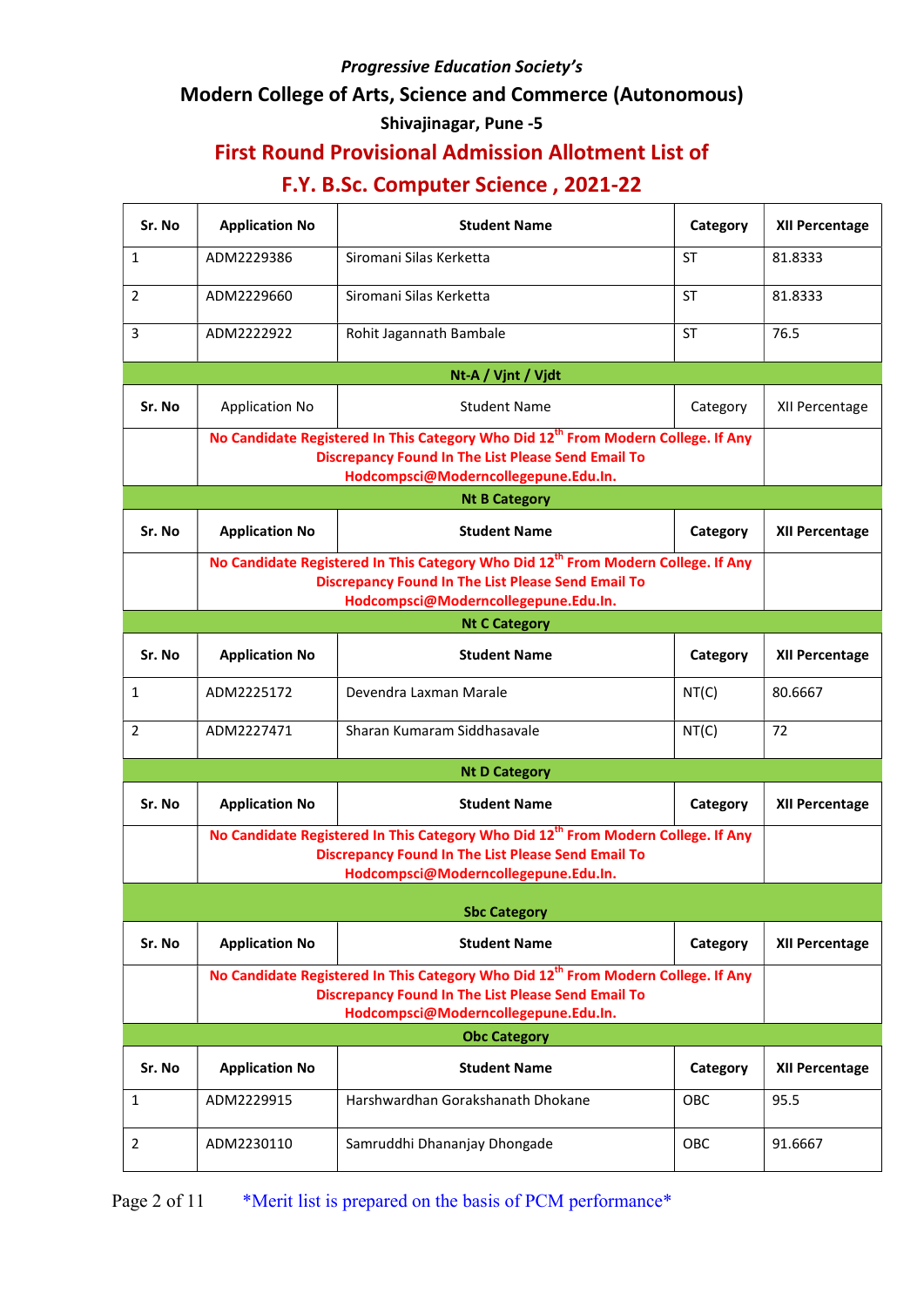### Modern College of Arts, Science and Commerce (Autonomous)

### Shivajinagar, Pune -5

# First Round Provisional Admission Allotment List of

| 3              | ADM2227046            | Akash Chandrakant Ravaji       | OBC        | 91.5                  |
|----------------|-----------------------|--------------------------------|------------|-----------------------|
| 4              | ADM2221433            | Shraddha Prashant Bhandari     | OBC        | 88.8333               |
| 5              | ADM2223962            | Kunal Anand Dhole              | OBC        | 88.8333               |
| 6              | ADM2225018            | Harshada Suresh Patil          | OBC        | 88                    |
| $\overline{7}$ | ADM2230541            | Tejas Mahesh Jagtap            | OBC        | 86.8333               |
| 8              | ADM2224820            | Aditya Suresh Kale             | OBC        | 86.8333               |
| 9              | ADM2222955            | Prasad Mallayya Swami          | OBC        | 86.8333               |
| 10             | ADM2227587            | Nityashree Kumar               | OBC        | 85                    |
| 11             | ADM2225185            | Satish Tukaram Kasalwar        | OBC        | 84.8333               |
| 12             | ADM2222537            | Sanskar Tukaram Shinde         | OBC        | 84.1667               |
| 13             | ADM2228043            | Omika Nilkanth Kale            | OBC        | 83.3333               |
| 14             | ADM2228568            | Karan Rajesh Shende            | OBC        | 83.1667               |
| 15             | ADM2225049            | Suharsh Sanjay Sutar           | OBC        | 82.5                  |
| 16             | ADM2225000            | Suharsh Sanjay Sutar           | OBC        | 82.5                  |
| 17             | ADM2226866            | Rushikesh Bapurao Chitte       | OBC        | 79.5                  |
| 18             | ADM2221814            | Dipak Arun Gund                | OBC        | 78                    |
| 19             | ADM2221665            | Dipak Arun Gund                | OBC        | 78                    |
| 20             | ADM2221794            | Dipak Arun Gund                | OBC        | 78                    |
| 21             | ADM2226246            | <b>Vedant Pandurang Divate</b> | OBC        | 71.3333               |
| 22             | ADM2222968            | Himanshu Ganesh Kumbhar        | OBC        | 69.1667               |
| 23             | ADM2223084            | Sanket Sanjay Dhamne           | OBC        | 66.4615               |
|                |                       | <b>Ews Category</b>            |            |                       |
| Sr. No         | <b>Application No</b> | <b>Student Name</b>            | Category   | <b>XII Percentage</b> |
| 1              | ADM2228140            | Akanksha Hambirrao Sawant      | <b>EWS</b> | 93.3333               |
| $\overline{2}$ | ADM2230951            | Tanmay Sampat Valunj           | EWS        | 87.3333               |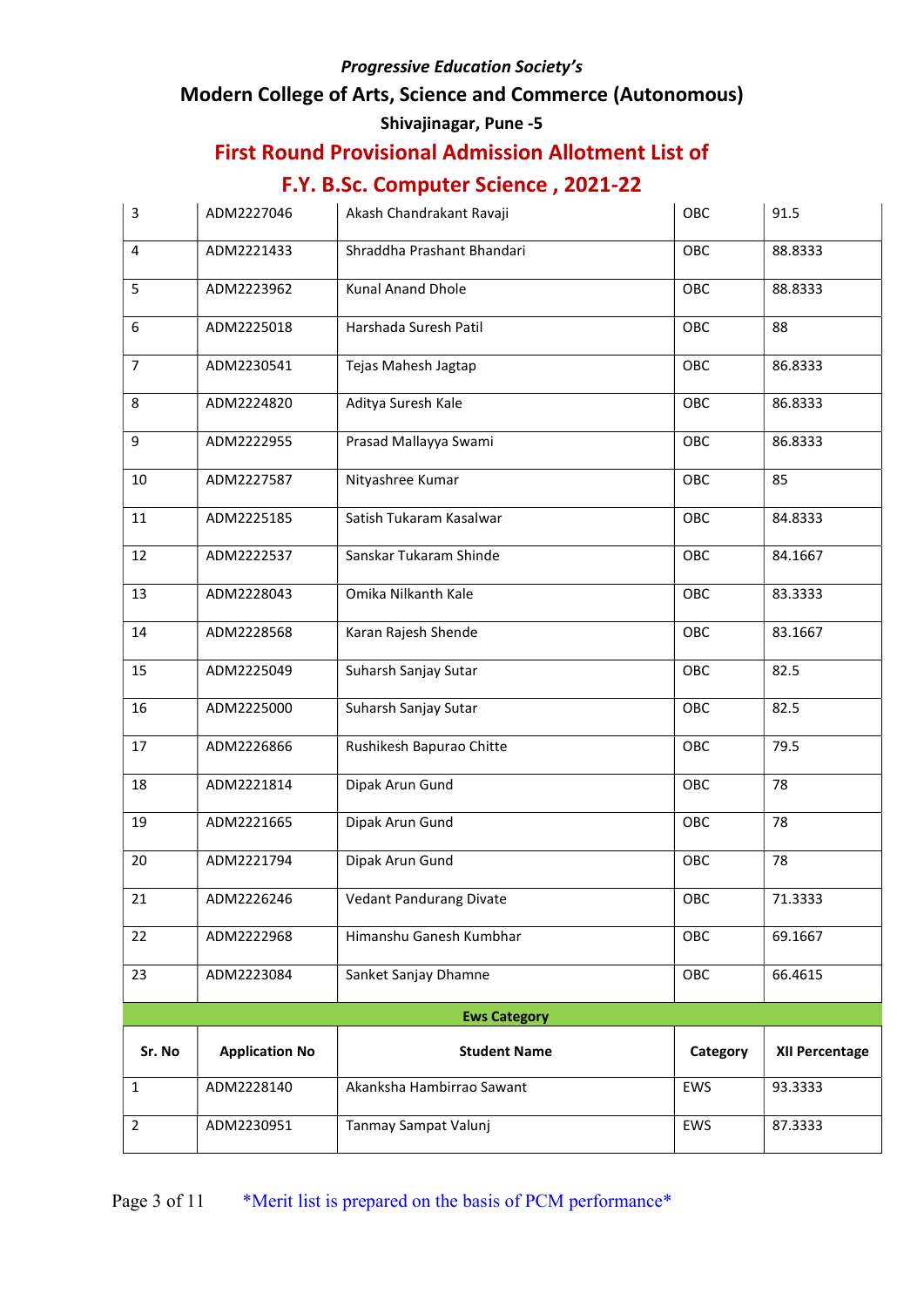### Modern College of Arts, Science and Commerce (Autonomous)

### Shivajinagar, Pune -5

# First Round Provisional Admission Allotment List of

| 3              | ADM2230602 | Krushna Ram Pawar           | <b>EWS</b> | 86.8333 |
|----------------|------------|-----------------------------|------------|---------|
| $\overline{4}$ | ADM2230613 | Krushna Ram Pawar           | <b>EWS</b> | 86.8333 |
| 5              | ADM2227830 | Vaibhavi Sanjay Pasalkar    | <b>EWS</b> | 86.5    |
| 6              | ADM2230853 | Shreya Vijay Jadhav         | <b>EWS</b> | 84.5    |
| $\overline{7}$ | ADM2230133 | Radha Vishnu Kolhe          | <b>EWS</b> | 84.5    |
| 8              | ADM2224895 | Pooja Anturam Shelke        | <b>EWS</b> | 82.3333 |
| 9              | ADM2227721 | Abhijeet Rajkumar Wadhavane | <b>EWS</b> | 80      |
| 10             | ADM2223281 | Siddhesh Ramchandra More    | <b>EWS</b> | 75.3333 |
| 11             | ADM2229932 | Sakshi Ashok Gawali         | <b>EWS</b> | 74      |
| 12             | ADM2221168 | Rutuja Vikram Shinde        | <b>EWS</b> | 58.7692 |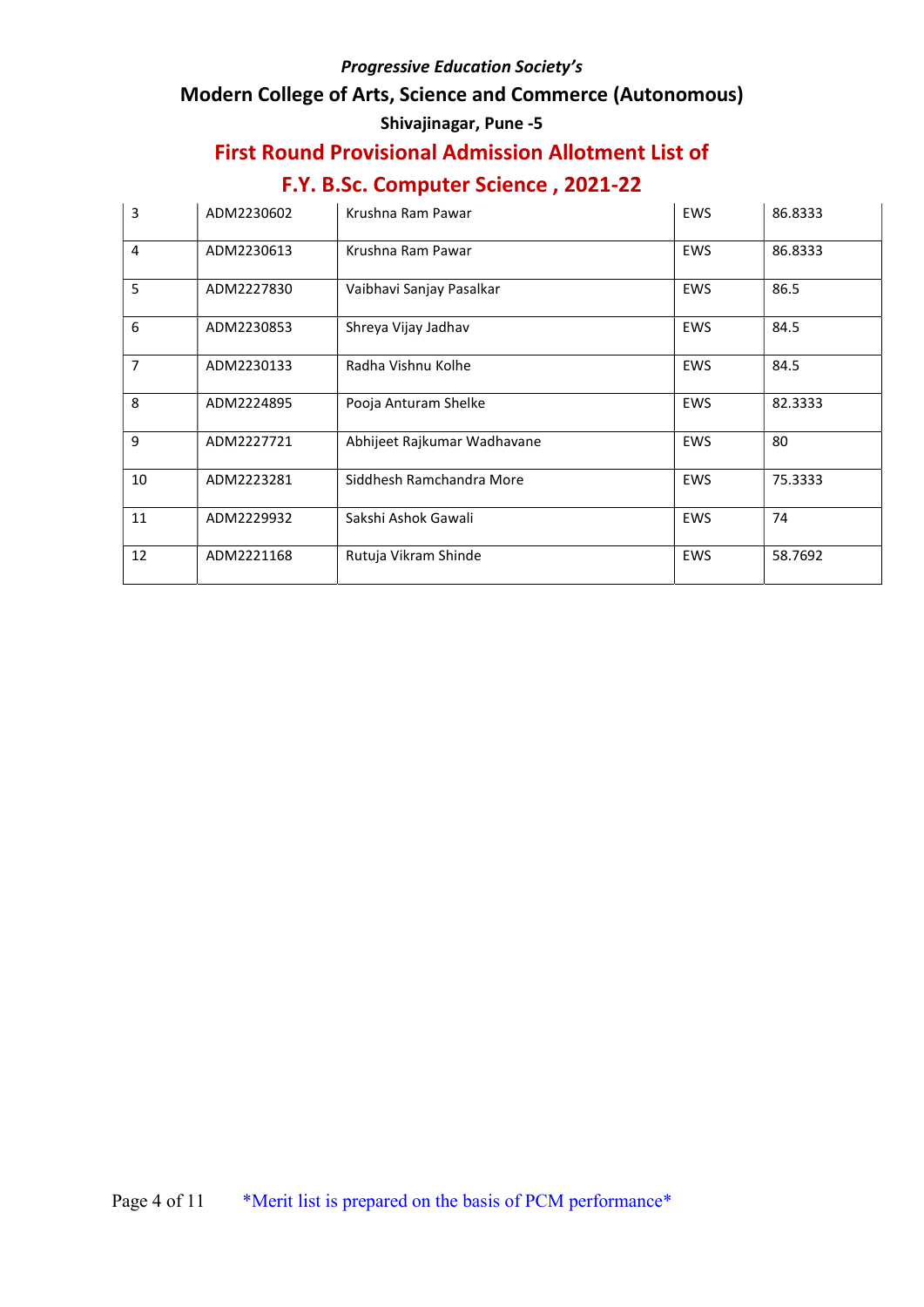### Modern College of Arts, Science and Commerce (Autonomous)

### Shivajinagar, Pune -5

## First Round Provisional Admission Allotment List of

| <b>Open Category</b> |                       |                                |          |                |  |
|----------------------|-----------------------|--------------------------------|----------|----------------|--|
| Sr. No               | <b>Application No</b> | <b>Student Name</b>            | Category | XII Percentage |  |
| $\mathbf{1}$         | ADM2226677            | Gargey Vinod Tarsekar          | Open     | 90             |  |
| $\overline{2}$       | ADM2228714            | SIDDHI UMESH BODKE             | Open     | 89.5           |  |
| 3                    | ADM2225440            | Tejas Hanuman Jadhav           | Open     | 89.1667        |  |
| 4                    | ADM2225308            | Akshay Abhay Thombre           | Open     | 88.6667        |  |
| 5                    | ADM2223287            | TEJAL CHANDRASHELHAR DHAMDHERE | Open     | 88.5           |  |
| 6                    | ADM2228957            | SHRAVANI DHARMENDRA DHOK       | Open     | 86.5           |  |
| $\overline{7}$       | ADM2230136            | Vaishnavi Subrao Jamdade       | Open     | 85.8333        |  |
| 8                    | ADM2230065            | Vaishnavi Subrao Jamdade       | Open     | 85.8333        |  |
| 9                    | ADM2230096            | Vaishnavi subrao jamdade       | Open     | 85.8333        |  |
| 10                   | ADM2226188            | Shahin Rafik Sayyed            | Open     | 85             |  |
| 11                   | ADM2224016            | <b>ASHWIN GANESH GHADI</b>     | Open     | 83.8           |  |
| 12                   | ADM2224438            | PRIYANKA SUBHASH SATPUTE       | Open     | 82.3333        |  |
| 13                   | ADM2225579            | Riddhi Suhas Kharade           | Open     | 82.1667        |  |
| 14                   | ADM2226666            | Tanuja Sukhdev Abhang          | Open     | 82.1667        |  |
| 15                   | ADM2230227            | Ruchira Yogesh Bahirat         | Open     | 82.1667        |  |
| 16                   | ADM2224723            | Gaurav Umesh Jadhav            | Open     | 81.6667        |  |
| 17                   | ADM2223089            | Atharva Kishor Deshmukh        | Open     | 81.5           |  |
| 18                   | ADM2224429            | Abhiraj Bharat Chaskar         | Open     | 80.5           |  |
| 19                   | ADM2230629            | OMKAR BALASO PAWAR             | Open     | 80.2           |  |
| 20                   | ADM2225640            | Divya Kundlik Pansare          | Open     | 80             |  |
| 21                   | ADM2223760            | Tej Prakash Shinde             | Open     | 75.8333        |  |
| 22                   | ADM2229256            | Pratik SarjeraoGade            | Open     | 73.5           |  |
| 23                   | ADM2226846            | Tejas Satishchandra Tiwari     | Open     | 73.1667        |  |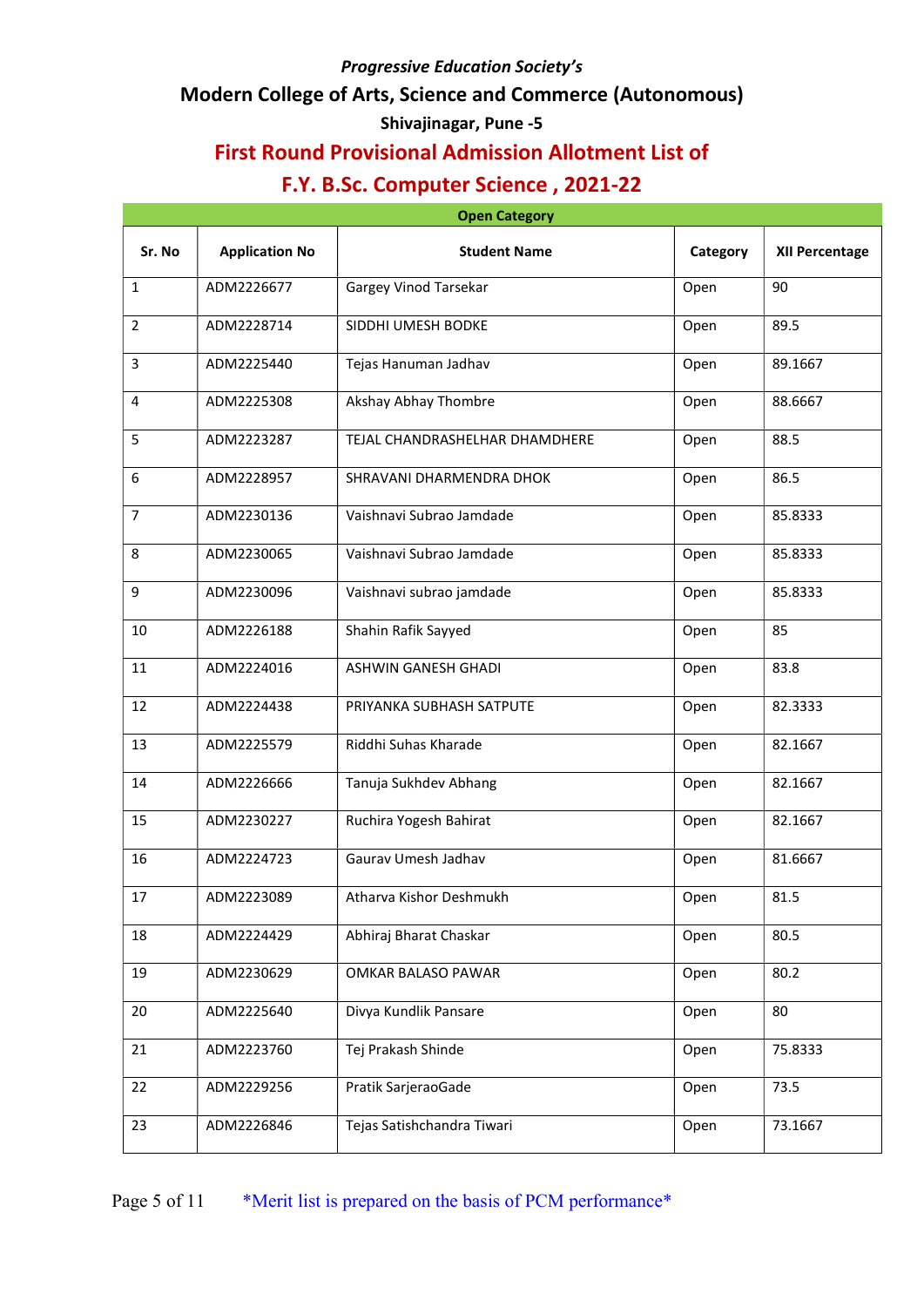### Modern College of Arts, Science and Commerce (Autonomous)

## Shivajinagar, Pune -5

# First Round Provisional Admission Allotment List of

| 24 | ADM2229139 | Ranjit Dharmesh Waghela      | Open | 70      |
|----|------------|------------------------------|------|---------|
| 25 | ADM2226704 | Prasad Ashok Hatwalne        | Open | 62.8333 |
| 26 | ADM2224859 | NAYAN DEELIP SAGARE          | Open | 62.1538 |
| 27 | ADM2229710 | <b>VINAYAK SUBHASH DURGI</b> | Open | 59.3846 |
| 28 | ADM2224860 | Dinesh Kishor Sangit         | Open | 58.7692 |
| 29 | ADM2229433 | <b>AKSHAY ASHOK NAVALE</b>   | Open | 54.4615 |
| 30 | ADM2221066 | Sachin Shivraj Tadkale       | Open | 47.5385 |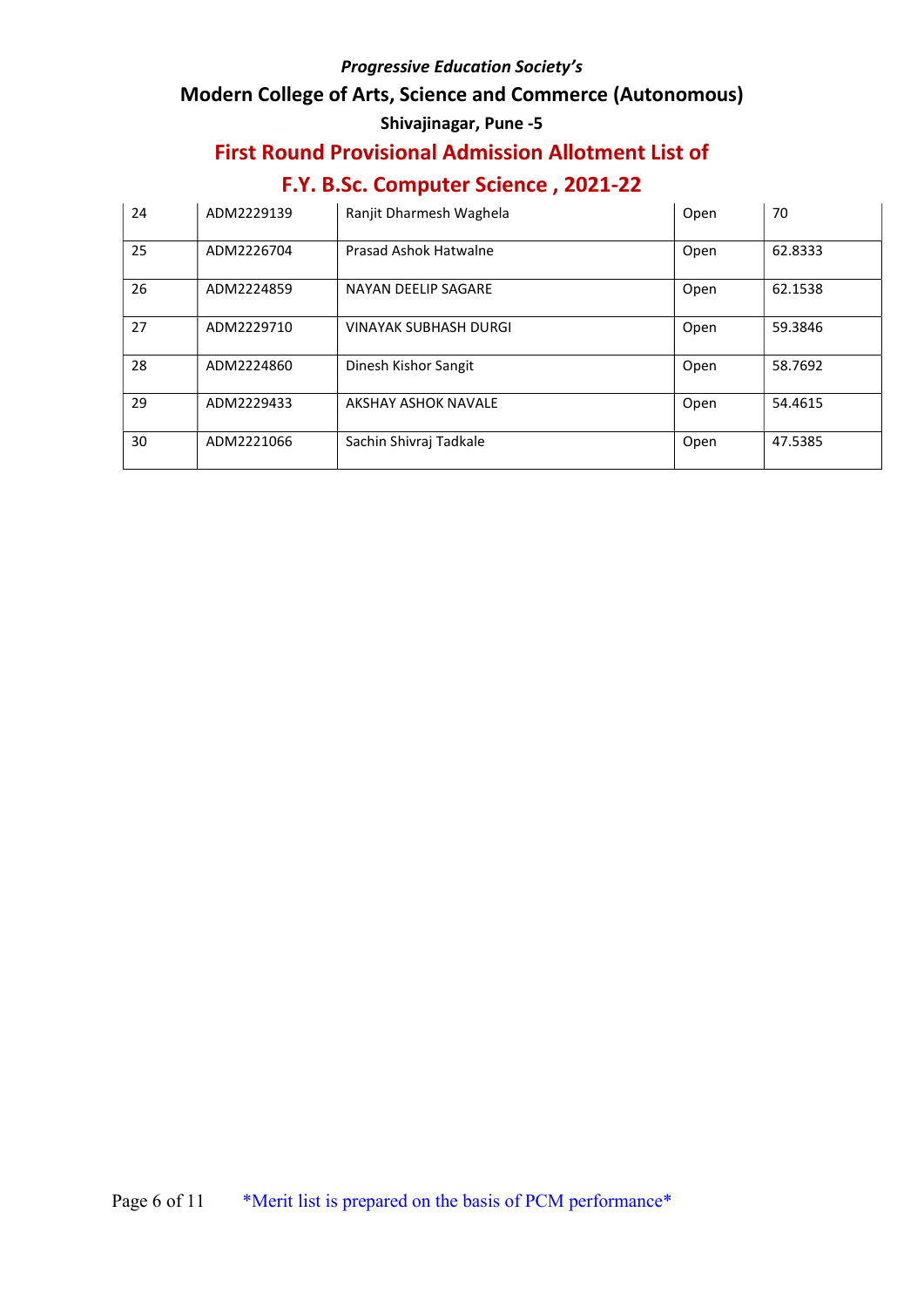# Progressive Education Society's Modern College of Arts, Science and Commerce (Autonomous) Shivajinagar, Pune -5 First Round Provisional Admission Allotment List of F.Y. B.Sc. Computer Science , 2021-22

| <b>HSC Pass out From Other than Modern College, Pune 5</b> |                       |                              |            |                |
|------------------------------------------------------------|-----------------------|------------------------------|------------|----------------|
|                                                            |                       | <b>SC Category</b>           |            |                |
| Sr. No                                                     | <b>Application No</b> | <b>Student Name</b>          | Category   | XII Percentage |
| 12                                                         | ADM2230719            | YASH MURLIDHAR BACHATE       | <b>SC</b>  | 95.1667        |
| 13                                                         | ADM2225988            | Namrata Ghansham Chavhan     | <b>SC</b>  | 90.6667        |
| 14                                                         | ADM2221412            | Atharva Kamble               | SC         | 90.2           |
| 15                                                         | ADM2228150            | AYUSH ARUN SHINDE            | <b>SC</b>  | 88.6667        |
| 16                                                         | ADM2225068            | <b>Athary Prashant Maske</b> | <b>SC</b>  | 88.5           |
| 17                                                         | ADM2225082            | <b>Athary Prashant Maske</b> | SC         | 88.5           |
| 18                                                         | ADM2224912            | AWANTIKA CHANDRAKANT MANE    | <b>SC</b>  | 88.5           |
| 19                                                         | ADM2224348            | pankaj Kumar                 | <b>SC</b>  | 88             |
| <b>ST Category</b>                                         |                       |                              |            |                |
|                                                            |                       |                              |            |                |
| Sr. No                                                     | <b>Application No</b> | <b>Student Name</b>          | Category   | XII Percentage |
| 4                                                          | ADM2223718            | <b>VEDANT ANIL GAIKWAD</b>   | <b>ST</b>  | 84.6667        |
| 5                                                          | ADM2226684            | <b>VICKY SUBHASH CHAVHAN</b> | <b>ST</b>  | 80.3333        |
| 6                                                          | ADM2229540            | Rajan Akshay Palmi           | <b>ST</b>  | 77.2           |
| 7                                                          | ADM2225566            | Sanket Sanjay Langhi         | <b>ST</b>  | 64.3077        |
| 8                                                          | ADM2224038            | Onkar Satishrao Ungratwar    | ST         | 36.6667        |
|                                                            |                       | NT-A / VJNT / VJDT           |            |                |
| Sr. No                                                     | <b>Application No</b> | <b>Student Name</b>          | Category   | XII Percentage |
| 1                                                          | ADM2226833            | PRATIMA PRAKASHSINGH RAJPUT  | VJDT/NT(A) | 94             |
| $\overline{2}$                                             | ADM2223832            | Shubham Rajendra Chaudhar    | VJDT/NT(A) | 91             |
| 3                                                          | ADM2229971            | DISHA VINOD JADHAO           | VJDT/NT(A) | 89.5           |

NT B Category

Page 7 of 11 \*Merit list is prepared on the basis of PCM performance\*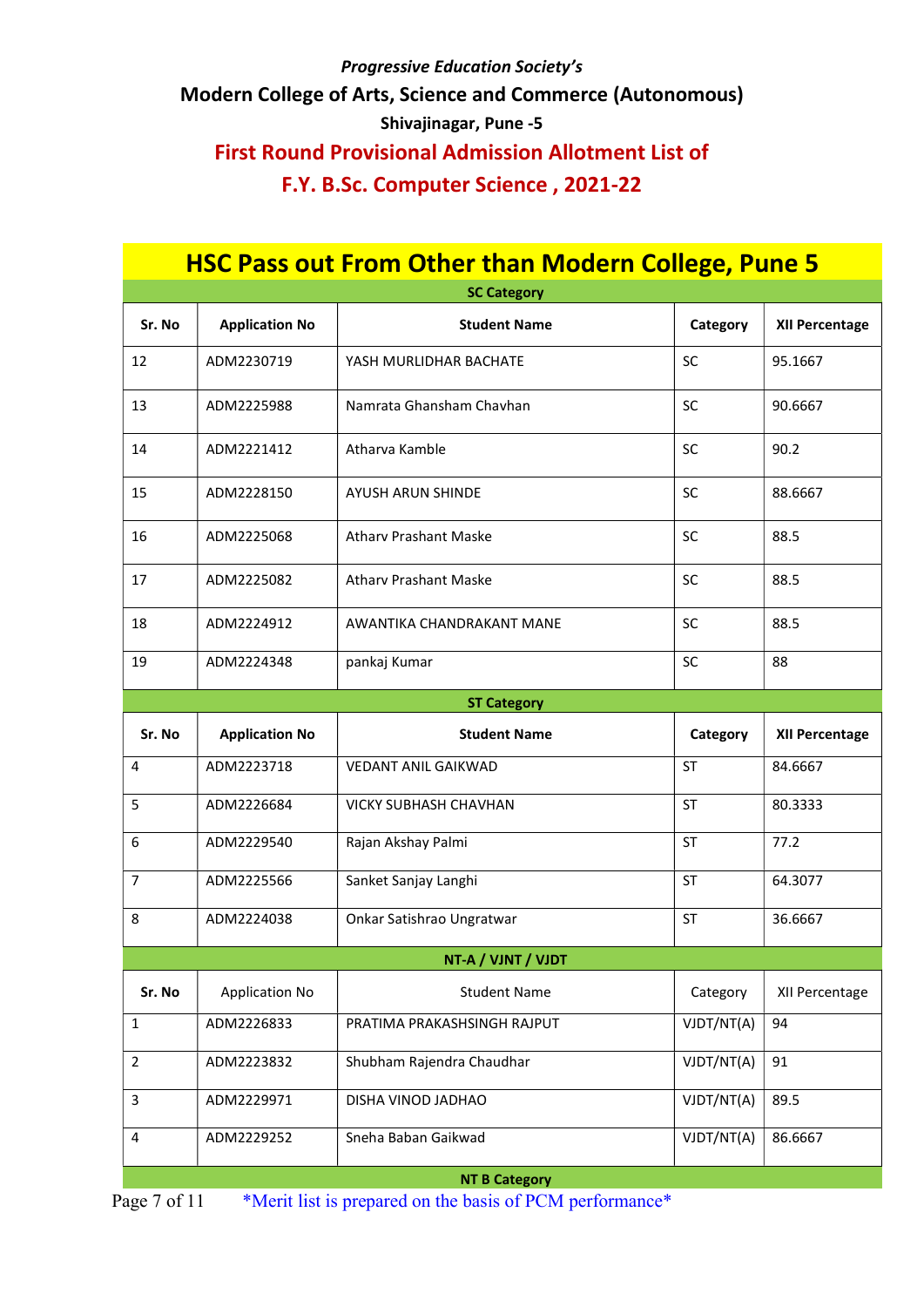### Modern College of Arts, Science and Commerce (Autonomous)

## Shivajinagar, Pune -5

# First Round Provisional Admission Allotment List of

# F.Y. B.Sc. Computer Science , 2021-22

| Sr. No         | <b>Application No</b> | <b>Student Name</b>          | Category   | <b>XII Percentage</b> |  |  |
|----------------|-----------------------|------------------------------|------------|-----------------------|--|--|
| 1              | ADM2227592            | Aditya kamlesh tawade        | NT(B)      | 81.4                  |  |  |
| $\overline{2}$ | ADM2221432            | Neha Dilip Shirvankar        | NT(B)      | 81                    |  |  |
| 3              | ADM2229679            | Riya Dulichand Karunde       | NT(B)      | 80.3333               |  |  |
| 4              | ADM2223899            | DNYANESHWARI NILKANTH MARGAR | NT(B)      | 79.1667               |  |  |
|                |                       | <b>NT C Category</b>         |            |                       |  |  |
| Sr. No         | <b>Application No</b> | <b>Student Name</b>          | Category   | <b>XII Percentage</b> |  |  |
| 3              | ADM2224529            | SAKSHI RAJESHWAR WAGHMODE    | NT(C)      | 94                    |  |  |
| 4              | ADM2228197            | Niranjan Kacharu Dhanve      | NT(C)      | 92.1667               |  |  |
| 5              | ADM2224682            | Ajay Bapu Nile               | NT(C)      | 90.3333               |  |  |
|                |                       | <b>NT-D Category</b>         |            |                       |  |  |
| Sr No          | <b>Application No</b> | <b>Student Name</b>          | Category   | <b>XII Percentage</b> |  |  |
| 1              | ADM2229111            | SHUBHAM BABASAHEB VANAVE     | NT(D)      | 88                    |  |  |
| $\overline{2}$ | ADM2226107            | Ganesh bhaskar tidke         | NT(D)      | 82.8333               |  |  |
| 3              | ADM2228522            | Tanaya Shrikant Aghav        | NT(D)      | 81.8333               |  |  |
|                |                       | <b>SBC Category</b>          |            |                       |  |  |
| Sr. No         | <b>Application No</b> | <b>Student Name</b>          | Category   | <b>XII Percentage</b> |  |  |
| $\mathbf{1}$   | ADM2228132            | PRATHAMESH RAVINDRA KONDA    | <b>SBC</b> | 87.3333               |  |  |
| $\overline{2}$ | ADM2224991            | Samruddhi Sunil Bhandare     | <b>SBC</b> | 86                    |  |  |
| 3              | ADM2223679            | Vivek Sudhir Lawhale         | <b>SBC</b> | 85.8                  |  |  |
|                | <b>OBC Category</b>   |                              |            |                       |  |  |
| Sr. No         | <b>Application No</b> | <b>Student Name</b>          | Category   | <b>XII Percentage</b> |  |  |
| 24             | ADM2223895            | Purva Deepak Agine           | OBC        | 97.6667               |  |  |
| 25             | ADM2227834            | SAKSHI UMESH CHAUDHARI       | OBC        | 97.6667               |  |  |
| 26             | ADM2222455            | PRANJALI SHRIKRUSHNA TADE    | OBC        | 95.8333               |  |  |
| 27             | ADM2229198            | Sami Mahmadsharif Shaikh     | OBC        | 95.3333               |  |  |
|                | <b>EWS Category</b>   |                              |            |                       |  |  |

Page 8 of 11 \*Merit list is prepared on the basis of PCM performance\*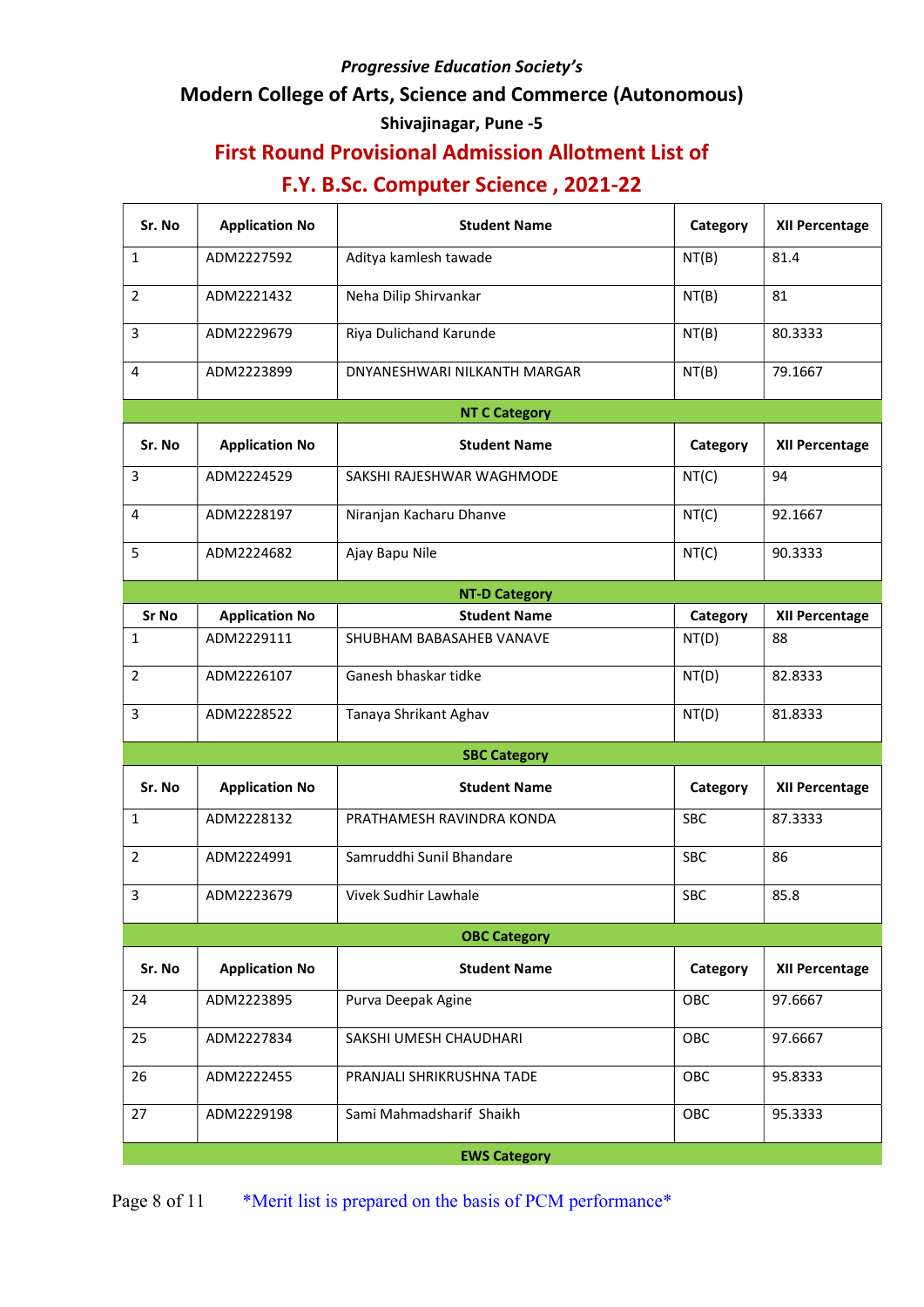### Modern College of Arts, Science and Commerce (Autonomous)

## Shivajinagar, Pune -5

## First Round Provisional Admission Allotment List of

| Sr. No | <b>Application No</b> | <b>Student Name</b>   | Category | XII Percentage |
|--------|-----------------------|-----------------------|----------|----------------|
| 13     | ADM2229044            | UTKARSHA SANDEEP Gole | EWS      | 96.8333        |
| 14     | ADM2221402            | PRAPTI PRASAD SAWANT  | EWS      | 95.3333        |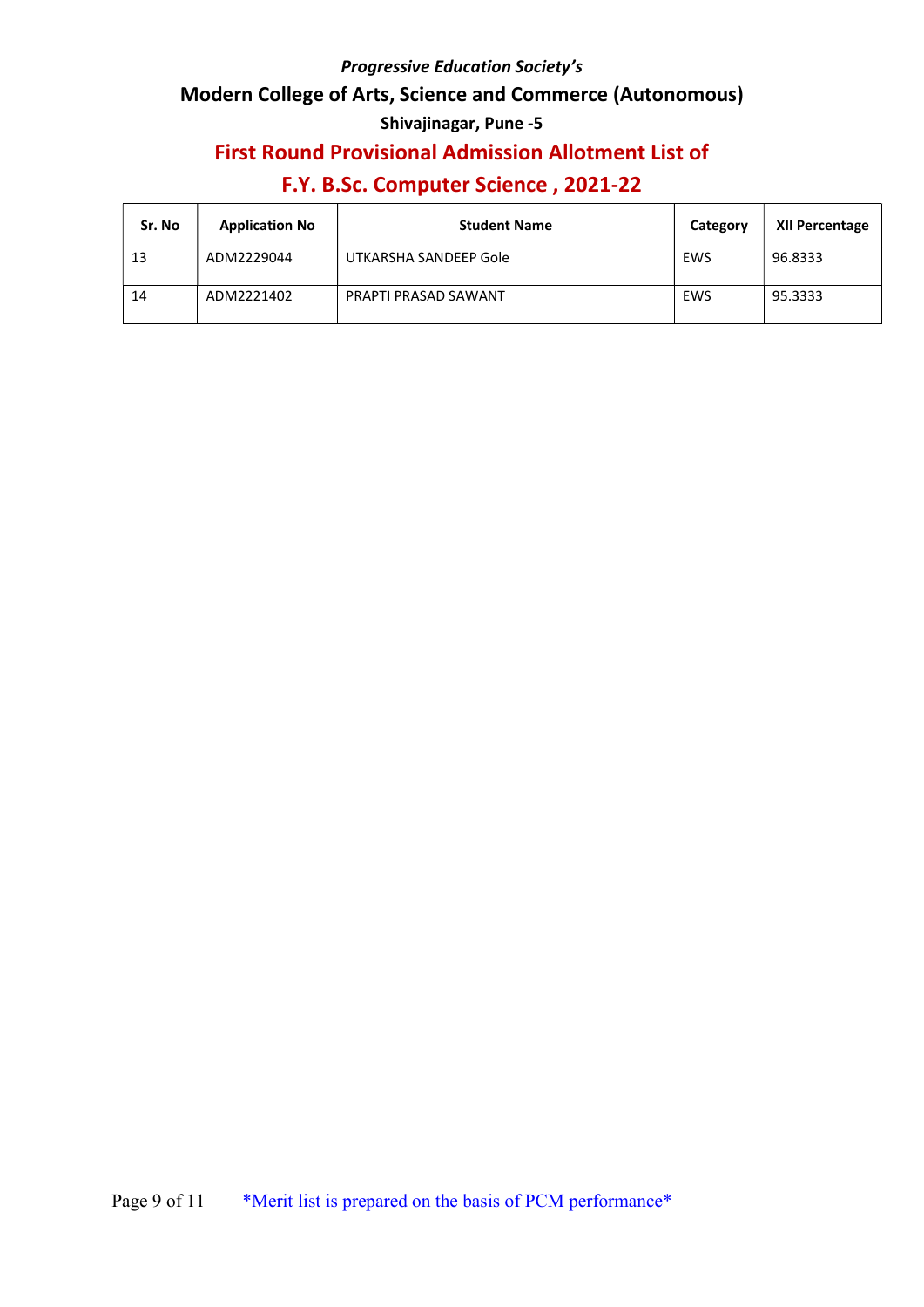# Modern College of Arts, Science and Commerce (Autonomous)

# Shivajinagar, Pune -5

# First Round Provisional Admission Allotment List of

|        | <b>Open Category</b>  |                              |          |                |  |  |
|--------|-----------------------|------------------------------|----------|----------------|--|--|
| Sr. No | <b>Application No</b> | <b>Student Name</b>          | Category | XII Percentage |  |  |
| 34     | ADM2222577            | Komal Nilesh Remulkar        | Open     | 98             |  |  |
| 35     | ADM2230011            | Sanskruti Rajesh Joshi       | Open     | 97.4           |  |  |
| 36     | ADM2226699            | AJAY INDRAJEET THAKUR        | Open     | 96.3333        |  |  |
| 37     | ADM2230779            | Sahil Dattatray Shejal       | Open     | 95.6667        |  |  |
| 38     | ADM2229624            | Sahil Dattatray Shejal       | Open     | 95.6667        |  |  |
| 39     | ADM2224211            | AAYUSH KAMLESH SINGH         | Open     | 95.6           |  |  |
| 40     | ADM2221241            | Sharyu Ganesh Patil          | Open     | 95.3333        |  |  |
| 41     | ADM2221185            | SanikaAtulKelkar             | Open     | 95.1667        |  |  |
| 42     | ADM2225221            | GhanshyamNareshwar Pandey    | Open     | 94.6667        |  |  |
| 43     | ADM2226308            | SakshiVilasraoLangote        | Open     | 93.8333        |  |  |
| 44     | ADM2224894            | SrushtiMandarShinde          | Open     | 93.6667        |  |  |
| 45     | ADM2226563            | SanikaMayurGhatage           | Open     | 93.3333        |  |  |
| 46     | ADM2222674            | VIRAJ MAHESH KULKARNI        | Open     | 93.3333        |  |  |
| 47     | ADM2222191            | ShantanuNitinDeshmukh        | Open     | 92.8333        |  |  |
| 48     | ADM2224528            | NANDHANA SURESH POOVATHINGAL | Open     | 92.5           |  |  |
| 49     | ADM2223630            | NANDHANA SURESH POOVATHINGAL | Open     | 92.5           |  |  |
| 50     | ADM2227276            | UdaysinghRamsinghTanwar      | Open     | 92.5           |  |  |
| 51     | ADM2231054            | SUJEET RAVINDRA KULAL        | Open     | 92.5           |  |  |
| 52     | ADM2231117            | SujeetRavindraKulal          | Open     | 92.5           |  |  |
| 53     | ADM2229612            | SakshiRajuShivale            | Open     | 92.1667        |  |  |
| 54     | ADM2224166            | Saniya Shankar Salunkhe      | Open     | 92.1667        |  |  |
| 55     | ADM2230963            | SamruddhiMahadevThakar       | Open     | 92             |  |  |